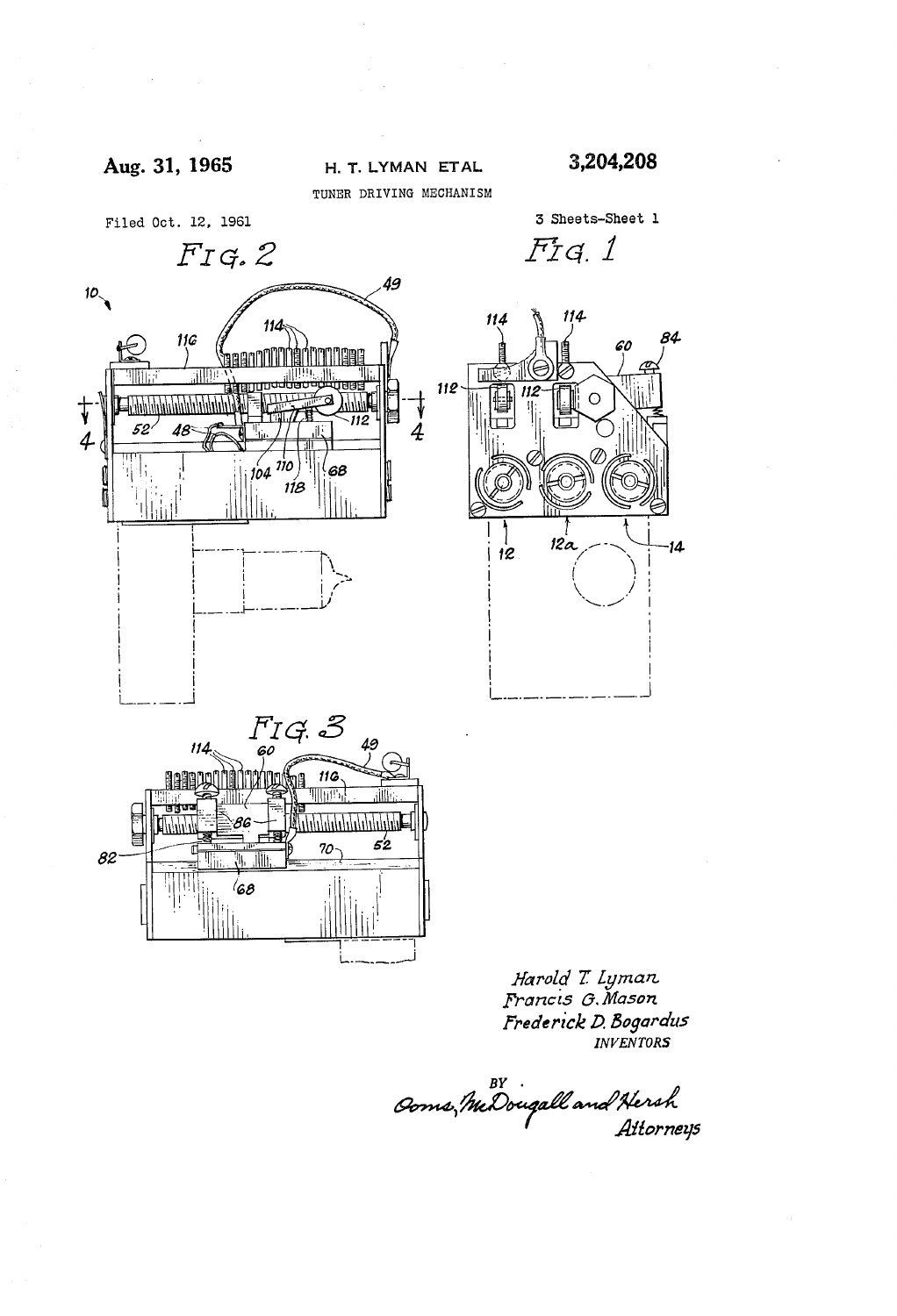## Aug. 31, 1965 H. T. LYMAN ETAL 3,204,208

TUNER DRÍVING MECHANISM



3 Sheets-Sheet 2





Harold T. Lyman Francis G. Mason Frederick D. Bogardus INVENTORS

Ooms, hie Dougall and Herch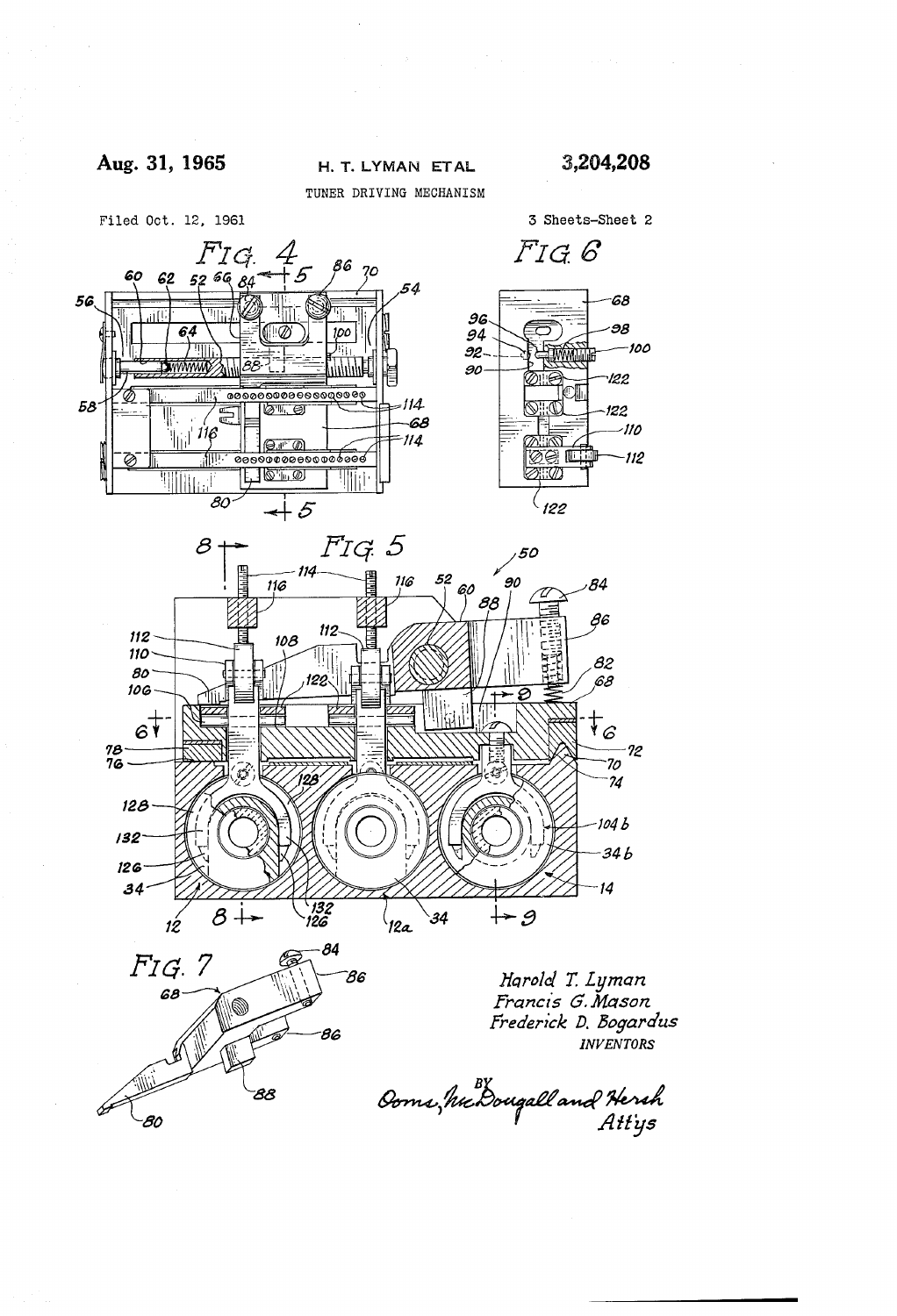

Filed Oct. 12, 1961

TUNER DRIVING MECHANISM

3 Sheets-Sheet 3





Harold T. Lyman Francis G. Mason Frederick D. Bogardus

Doms, McDougall and Hersh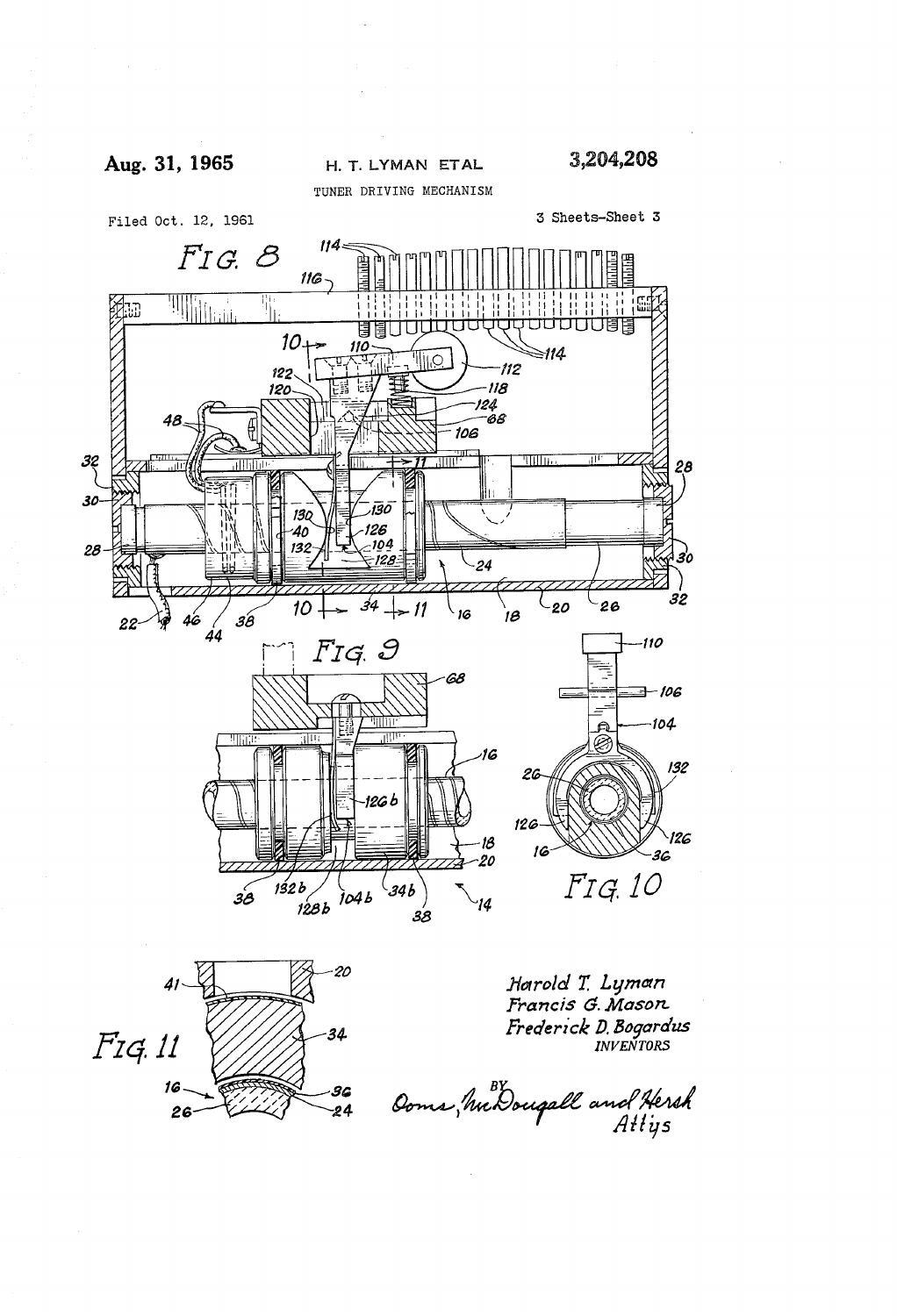# United States Patent Offic ICC

 $\overline{5}$ 

15

50

55

### l

# 3,264,208 TUNER DRIVING MECHANISM

Harold T. Lyman, Milford, Francis G. Mason, Weston,

and Frederick D. Bogardus, Fairfield, Conn., assignors to Aladdin Industries, Incorporated, Nashville, Teun., a corporation of Illinois

Filed Oct. 12, 1961, Ser. No. 144,638 3 Claims. (Cl. 334-73)

This invention relates to a driving mechanism which is particularly applicable to tuners for use in radio, tele- 10

vision or other similar apparatus.<br>One object of the present invention is to provide a new and improved tuner drive which will operate a plurality of tuning elements, while virtually eliminating all backlash, binding, play, and other mechanical defects.

Another object is to provide a new and improved tuner drive which may be reset to a predetermined position with a high degree of precision.

A further object is to provide a new and improved tuner drive having means for driving a plurality of tun-<br>ing sleeves or other similar elements, together with means whereby the tuning of each sleeve may be tracked accurately to a predetermined tuning curve.

It is another object to provide a new and improved tuner drive of the foregoing character, in which each sleeve is driven substantially at its center of frictional resistance, so that rocking and twisting movement of the sleeve will be substantially eliminated. 25

A further object is to provide a new and improved tuner  $_{30}$ drive of the foregoing character in which all of the tuning sleeves are driven by means of a movable carriage which, in turn, is driven at a single point, disposed sub stantially at its center of frictional resistance, so that the carriage will move smoothly, with virtually no twisting or turning movement. 35

Another object is to provide a new and improved tuner drive of the foregoing character in which the carriage is provided with a plurality of swingable yokes, engaged with the tuning sleeves, and in which tracking movement is imparted to the yokes by means of a plurality of sta tionary but adjustable tracking screws or other similar elements. 40

Further objects and advantages of the present inven tion will appear from the following description, taken with the accompanying drawings, in which: 45

FIG. 1 is a front elevational view of a tuner having a driving mechanism to be described as an illustrative embodiment of the present invention.

FIG. 2 is a left side elevational view of the tuner.

FIG. 3 is a right side elevational view thereof.

FIG. 4 is a top view of the tuner, partly in section along a line 4-4 in FIG. 2.

FIG. 5 is a vertical section, taken generally along a line 5-5 in FIG. 4.

FIG. 6 is a top view of a carriage, forming part of the tuner, the view being partly in section along a line  $6-6$ in FIG. 5

FIG. 7 is a perspective view showing a traveling nut which is one of the components of the tuner.

FIG. 8 is a longitudinal section, taken generally along a broken line 8-8 in FIG. 5.

FIG. 9 is a fragmentary section, taken generally along a line 9-9 in FIG. 5.

FIG. 10 is a fragmentary cross-sectional view, taken  $65$ generally along a line 10-10 in FIG. 8.

FIG. 11 is a greatly enlarged fragmentary cross-section, taken generally along a line  $11-11$  in FIG. 8.

It will be seen that the drawings illustrate a threestage tuner 10. The illustrated tuner is intended to pro vide the initial stages of a superheterodyne radio re ceiver. However, the tuner driving mechanism of the Z

.present invention may be employed in connection with various types of tuners, for use with radio, television, or other similar apparatus.

The illustrated tuner 10 comprises two radio frequency preselector stages 12 and 12a, and an oscillator stage 14. Unless otherwise specifically described, the various details of the three stages  $12$ ,  $12a$  and  $14$  may be regarded as being the same. Thus, for the most part, the present description will be directed to the first stage 12, and to a lesser extent to the oscillator stage 14.

The first tuner stage 12 comprises a coil 16 (FIG. 8) which is mounted along the axis of a cylindrical cavity or chamber 18, formed with a conductive housing or shield 20. A terminal lead 22 may be soldered or otherwise connected directly to one end of the coil 16. No direct conductive connection is made to any other point on the coil 16.

The illustrated coil 16 takes the form of a generally helical conductive ribbon  $24$ , supported on the outside of an insulated cylindrical form  $26$ . The conductive of an insulated cylindrical form  $26$ . ribbon 24 may be applied to or formed on the insulated support 26 by any known or suitable circuit printing techniques. The width of the ribbon 24 may be varied along the length of the coil, to obtain a desired tuning curve.

In this case, the ends of the insulated form 26 are fitted with caps 28 which are secured to threaded plugs 30. Bushings 32 are mounted in the ends of the cylin drical cavity 18 to receive the plugs 30. The bushings 32 are internally threaded to mate with the external threads on the plugs 30. With this arrangement, it is easy to make a precise adjustment of the longitudinal position of the coil 16.

The tuning of the tuner stage 12 is adapted to be varied by means of a tuning electrode or sleeve 34 which is movable along the coil 16, within the housing 20. While the sleeve 34 could be in direct conductive engagement with the ribbon conductor 24 of the coil 16, it is preferred to maintain capacitive coupling 'between the sleeve 34 and the coil. To this end, an insulating space or member is preferably provided between the inside of the sleeve 34 and the outside of the coil 16. In this case, an insulating coating 36 (FIG. 11) is applied to the outside of the coil 16. An alternative arrangement would be to apply the coating to the inside of the sleeve 34.

As already indicated, the lead 22 serves as one terminal of the coil 16. The movable sleeve 34 is capacitively coupled to the coil 16 and thus serves as a second, ad justable terminal.

60 70 In this case, the sleeve 34 is connected or coupled to the housing 20. While the sleeve might be in direct conductive engagement with the inside of the housing 20, it is preferred to maintain capacitive coupling between the sleeve and the housing. To this end, suitable means are provided to insulate the sleeve 34 from the housing  $20.$  In the illustrated construction, the sleeve  $34$  is provided with two insulating rings 38, similar to piston rings, mounted in external grooves 40 formed in the sleeve. In addition, the sleeve may be covered with a thin insulating coating 41. The rings 38 may be made of Teflon, or any other suitable insulating material. The rings 38 may be split so that they may readily be mounted in the groove 40. As shown, the rings 38 project outwardly to a slight extent beyond the cylindrical outer surface of the sleeve 34. The rings 38 are snugly received within the cylindrical bore 18 in the housing  $20$ . Thus, the rings 38 serve to center the sleeve 34 within the housing 20 and to maintain a slight space between the sleeve and the housing. However, the spacing is only a matter of a few thousandths of an inch, so that a substantial amount of capacitive coupling is provided between the sleeve 34 and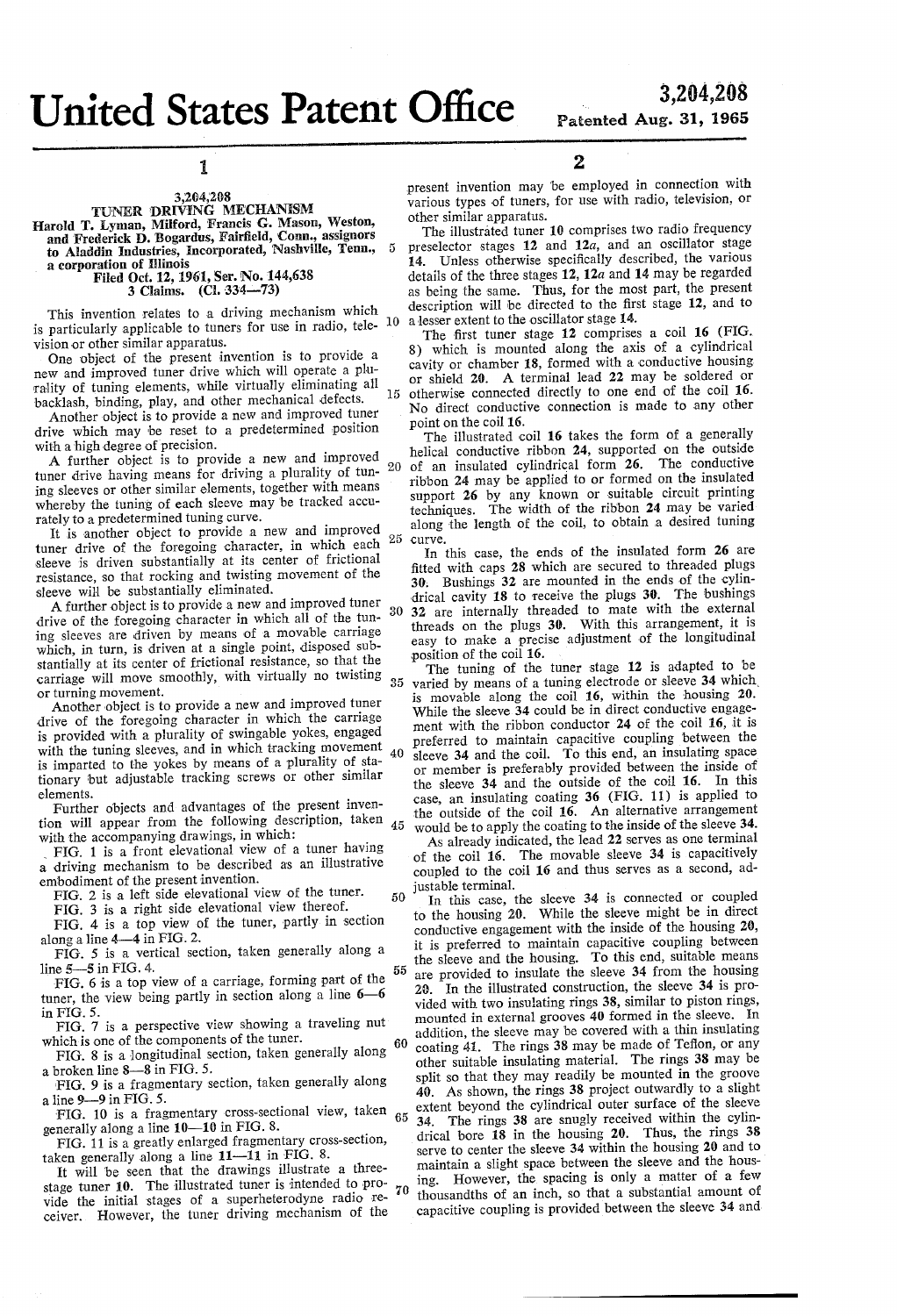the housing 20. Thus, the coil 16 is effectively connected between the lead 22 and the housing 20.

To provide coupling to the coil 16, the sleeve 34 is provided with a coupling coil 44 which is wound on an insulated bobbin or other support 46 secured to one end  $5 \frac{1}{2}$ of the sleeve 34. Thus, the coil 44 is movable along the coil 16 with the sleeve 34. Connections may be made to the pick-up coil 44 by means of ñexible leads 48 and 49.

It will be understood that the three tuner sections 12, 12a and 14 have individual tuning elements or sleeves 10 34. To vary the setting of the tuner 10, all three tuning sleeves 34 must be moved simultaneously along their re spective coils 16. Moreover, the tuning of all three stages 12, 12a and 14 must be tracked to a predetermined tuning curve. In the case of the illustrated superhetero  $15$ dyne tuner, the stages 12, 12a and 14 are tracked so that the difference between the resonant frequency of the os cillator stage 14 and the resonant frequency of the radio frequency preselector stages  $12$  and  $12a$  is maintained constant, at the desired intermediate frequency.  $20$ 

In the illustrated tuner 10, all three sleeves 34 are op erated by means of a drive 50 (FIGS. 4 and 5). A ro tatable lead screw 52 constitutes the primary or initial driving element of the drive 50. The lead screw 52 may be rotated manually, or by means of a suitable motor or other source of power (not shown). It will be seen that the lead screw 52 extends parallel to the coils 16, along which the tuning sleeves 34 are slidable.

Front and rear bearings 54 and 56 are provided to support the rotatable lead screw 52. The rear bearing 56 is arranged to take up any end play that might other rear bearing 56 comprises a rotatable shaft 58 which extends into an axial bore 60 formed in the lead screw 52. A ball  $62$  is disposed in the bore  $60$  and is biased  $35$ against the pin 58 by means of a spring 64 which is com pressed between the ball and the end of the bore 60. The spring 64 urges the lead screw 52 longitudinally to the right, as seen in FIG. 4, so as to take up any end play. 30

The lead screw  $52$  is adapted to operate a traveling  $40$ nut 66 which is threaded onto the lead screw. The nut 66, in turn, operates a slidable carriage 68. Means are provided on the carriage 68 to move the three tuning sleeves 34.

The carriage 68 is guided for linear sliding movement by means of a stationary, upwardly projecting V-shaped by means of a stationary, upwardly projecting V-shaped way or block 70. The carriage 68 is fitted with a guide plate or block 72 which is formed with a V-shaped groove 74 adapted to engage the V-block 70. To minimize friction, the  $\tilde{V}$ -block 70 may be chromium plated, while the guide member 72 may be made of bronze. The V block 70 is disposed adjacent the oscillator stage 14 so that the tuning of the oscillator will be controlled with a high degree of precision. The V-block 70 extends parallel to the coils  $16$  on which the tuning sleeves  $34$  are slidable. 45 50

At the opposite side of the carriage 68, adjacent the initial stage 12, the carriage is guided by a ñat, station ary, upwardly facing surface or way 76. A downwardly facing guide plate or block'78 is mounted on the car riage 68 to engage and slide along the flat surface 76. To minimize friction, the surface  $76$  may be chromium plated, while the block 78 may be made of bronze. The combi nation of the V-guide 70 and the dat guide 76 enables the carriage to be moved freely and easily without any ten-  $65$ <br>dency to bind upon its supporting surfaces dency to bind upon its supporting surfaces. 60

The traveling nut 60 has an elongated laterally extending arm 80 which engages the upper side of the carriage 68, on the side thereof adjacent the block 78. The riage 68, on the side thereof adjacent the block 78. The arm 80 engages the carriage 68 at a point which overlies  $70$  the block 78.

At the opposite side of the carriage 68, two springs 82 are compressed between the carriage 68 and adjusting screws 84 mounted on the traveling nut 60. The springs

traveling nut 60 and the carriage 68 and are compressed to a sufficient extent to press the carriage 68 downwardly against the guides 70 and 76. At the same time, the springs 82 press the nut  $60$  upwardly against the lead screw 52. The action of the springs  $82$  causes downward pressure between the arm  $80$  and the carriage 68. It will be seen that the nut 60 is formed with two short, laterally extending arms 86 to support the screws 84.

25 The traveling nut 60 is arranged to drive the carriage 68 at a single point, substantially at the center of resistance of the carriage. This arrangement eliminates any binding between the nut and the carriage, and virtually eliminates any tendency for the carriage to rock or turn. The connection between the nut 60 and the carriage 68 is formed by a tongue or lug 88, which projects down wardly from the nut 60. It will be seen that the lug 88 extends into a groove or recess 90 formed in the upper side of the carriage 68. A ball 92 (FIG. 6) is disposed between one side of the recess 90 and the adjacent side of the lug 88. It will be seen from FIG. 6 that the ball 92 is set into a socket 94 formed in one side of the recess 90. The other side of the lug 88 is engaged by a pin 96 which is slidably mounted in the carriage 68. A spring that the spring 98 is compressed between the pin 96 and an adjusting screw 100, threaded into the carriage 68. The spring-pressed pin 96 eliminates any play or backlash between the nut 60 and the- carriage 68. The pin 96 and the ball 92 are aligned with each other and are disposed substantially at the center of resistance of the carriage 68. It will be noted that the center of resistance is closer to the V-guide 70 than to the ilat guide 76, because the friction between the carriage and the V-guide 70 is greater than the friction between the carriage and the flat guide<br>76. The single point drive provided by the hall 22 and The single point drive provided by the ball 92 and the pin 96 virtually eliminates the transmission of twist ing or turning moments between the nut 60 and the carriage 68.

As shown to advantage in FIGS. 5 and 8, the tuning sleeve 34 of the tuner stage 12 is engaged by a yoke 104 which is pivotally mounted on the carriage 68. This is also true as to the second tuner stage  $12a$ . In the case of the oscillator stage 14, the tuning sleeve 34 is engaged by a yoke 104b which is rigidly secured to the carriage 68.

55 It will be seen that the yoke 104 is fitted with a pivot pin 106 which is seated in a bearing groove 108 formed in the carriage 68. Thus, the yoke 104 is swingably mounted on the carriage 68. To move the yoke 104, a generally horizontal arm 110 is secured to the upper end of the yoke and is fitted with a cam follower roller 112. As shown to advantage in FIG. 8, the roller 112 is adapt ed to engage a series of stationary but adjustable cams in the form of adjustable tracking screws 114 threaded through a stationary bar-116. Any desired number of the tracking screws 114 may be provided, in accordance with the desired number of tracking points. The arm with the desired number of tracking points. The arm 110 is biased upwardly by means of a spring 118 which is compressed between the arm and the carriage 68. Thus, the spring 118 presses the roller 112 against the tracking screws 114.

It will be seen that the yoke 104 extends downwardly through a slot 120 formed in the carriage 68. The pivot pin 106 is retained in the bearing groove 108 by means of retainer plates 122 mounted on the carriage 68. Each of the retainer plates 122 is formed with a downwardly facing V-shaped groove 124 for engaging the upper side portion of the pivot pin 106.

 $\alpha$  extend generally in a vertical direction between the  $\tau_5$  tuning sleeve 34. It will be seen that the right-hand At its lower end, the yoke 104 has two arms 126 which straddle the tuning sleeve 34 and are received in lateral grooves 128- formed in the tuning sleeve. As shown to advantage in FIG. 8, each of the grooves 128 is generally in the shape of an hour glass. Thus, the opposite sides of the groove 128 are formed with opposed rocker portions 130 which are aligned with the center line of the

4 .  $\sim$